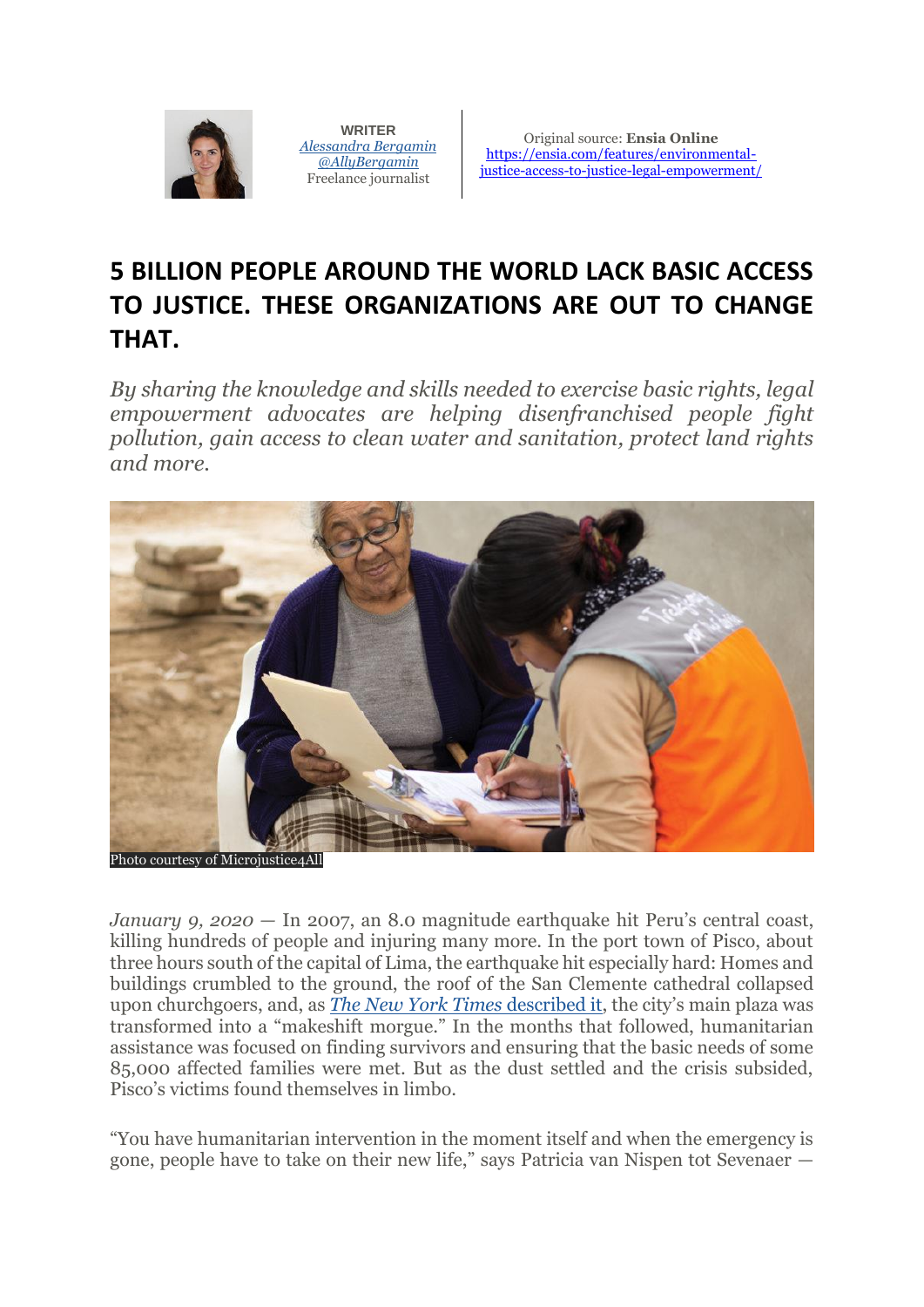the founder of [Microjustice4All,](http://microjustice4all.org/mj4all/) a legal empowerment organization. "That process takes time."

When Microjustice4All began working in Pisco eight years after the earthquake, many of those affected had fled to the outskirts of town or the rural areas beyond because they lacked the property documents required to access reconstruction assistance from humanitarian aid organizations. Living in informal housing, often without access to water or sanitation and with no legal right to the land they depended upon, earthquake victims risked being displaced once again. For the Microjustice4All team, which focuses on ensuring that vulnerable communities have access to basic legal documents, this was especially concerning.

For two years, the Microjustice4All Peru team worked in Pisco and held almost 2,500 legal consultations with residents, seeking to obtain or correct their personal and property documents. In one case, facilitators met an elderly woman whose home was damaged in the earthquake but because of unresolved legal issues, she was unable to access loans or government programs to aid with repairs. A legal facilitator from Microjustice4all helped her resolve the issue in about a month.



The Microjustice4All team in Peru reviews a map of the village of Caucato before conducting a census as part of their work following the Pisco earthquake. Photo courtesy of Microjustice4All

"People need to be able to go on with their lives and get back to their pre-disaster situation, at the very least," says Van Nispen tot Sevenaer. "To do that, legal documents are essential."

Worldwide, some [5 billion people lack basic access to justice,](https://www.theguardian.com/global-development/2019/apr/29/global-justice-system-fails-5-billion-people-study) according to a report by the Taskforce for Justice, an initiative of [Pathfinders for Peaceful,](https://www.sdg16.plus/) Just and Inclusive [Societies,](https://www.sdg16.plus/) an interdisciplinary group working on peace and justice issues. For these people, the law can appear to be either an abstract concept or a threat to their livelihood. Because of this, thousands of organizations, including Microjustice4All, have begun to advance the idea of legal empowerment: equipping people with the knowledge and skills necessary to use the law to exercise their basic rights. While the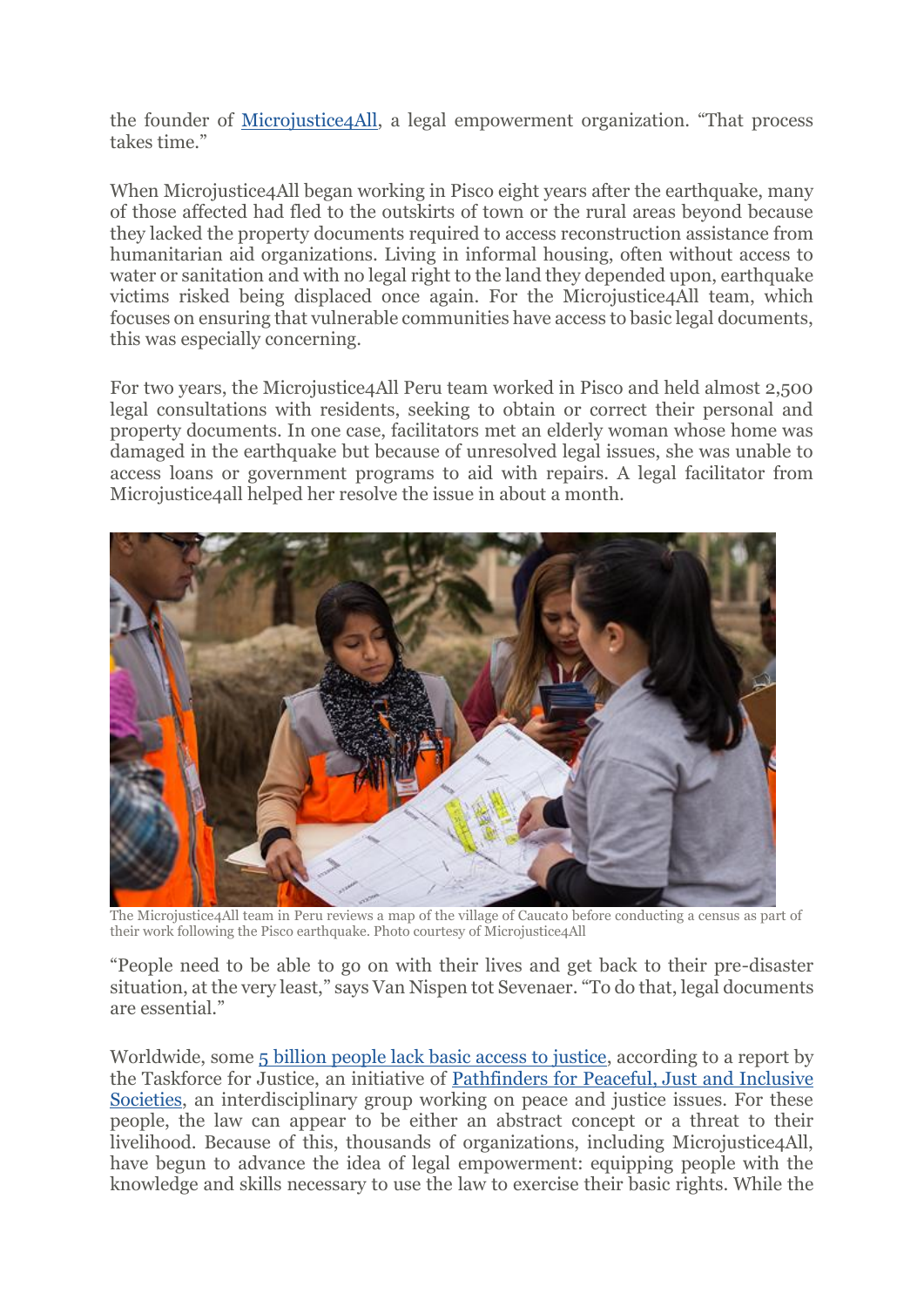term itself [emerged in the early 2000s,](https://worldjusticeproject.org/sites/default/files/the_past_present_and_possible_future_of_legal_empowerment_golub.pdf) the practice dates back to the 1950s, when South African paralegals helped nonwhites defend themselves against apartheid.

More recently, as communities face a multitude of environmental problems, some exacerbated by climate change and others born from extractive industries, legal empowerment has become a powerful environmental justice tool. The idea and practice has even gained enough traction to be included among the [United Nations'](https://www.undp.org/content/undp/en/home/sustainable-development-goals/goal-16-peace-justice-and-strong-institutions.html)  [Sustainable Development Goals adopted in 2015.](https://www.undp.org/content/undp/en/home/sustainable-development-goals/goal-16-peace-justice-and-strong-institutions.html)

Vivek Maru, the founder of [Namati](https://namati.org/)  $-$  an organization that trains and employs community paralegals across six countries — estimates that about 70% of their work is focused on land and the environment.

"We're living in a time of historic concentration of power," says Maru. "And the law, which is supposed to be one of the most important tools we have for challenging environmental destruction, has fallen victim to that concentration of power."

In an ideal world, says Marco Simons, an attorney with [EarthRights International](https://earthrights.org/about/) (ERI) — a global environmental organization that describes itself as "combin[ing] the power of the law and the power of people" — any legal strategy would be formulated and spearheaded by those from the affected community. But most of the world is not yet at that point, Simons says.

"We'd like to move in that direction, because that's when communities have the tools in their own hands to resist and demand accountability," he says.

In the meantime, partnerships forged between those with resources and those without are beginning to close the gap between who is able to defend their rights and who is structurally or economically prohibited from doing so. From Peruvian farmers litigating against mining companies in the U.S. court system to community paralegals fighting the harmful impact of extractive industries in India, legal empowerment offers communities a way into the legal system and a means of reclaiming its power.

## **Working in the Community**

In Pisco, Microjustice4All began by researching who, because of poverty or other circumstance, did not have access to personal or property documents and as a result was excluded from the legal system. Alongside displaced victims living in temporary housing, the team found that among the widows and single mothers who had received legal assistance from people such as *tramitadores* (people who process documents), many still, nearly a decade after the natural disaster, had incorrect papers and were living in unsafe homes across the city. Additionally, Van Nispen tot Sevenaer says, most people's property issues had begun long before the earthquake itself, adding another layer of complexity to the recovery process. Through their work in Pisco, Microjustice4All's local legal team addressed some 500 cases in the city, the majority of them tied to untangling complex property rights.